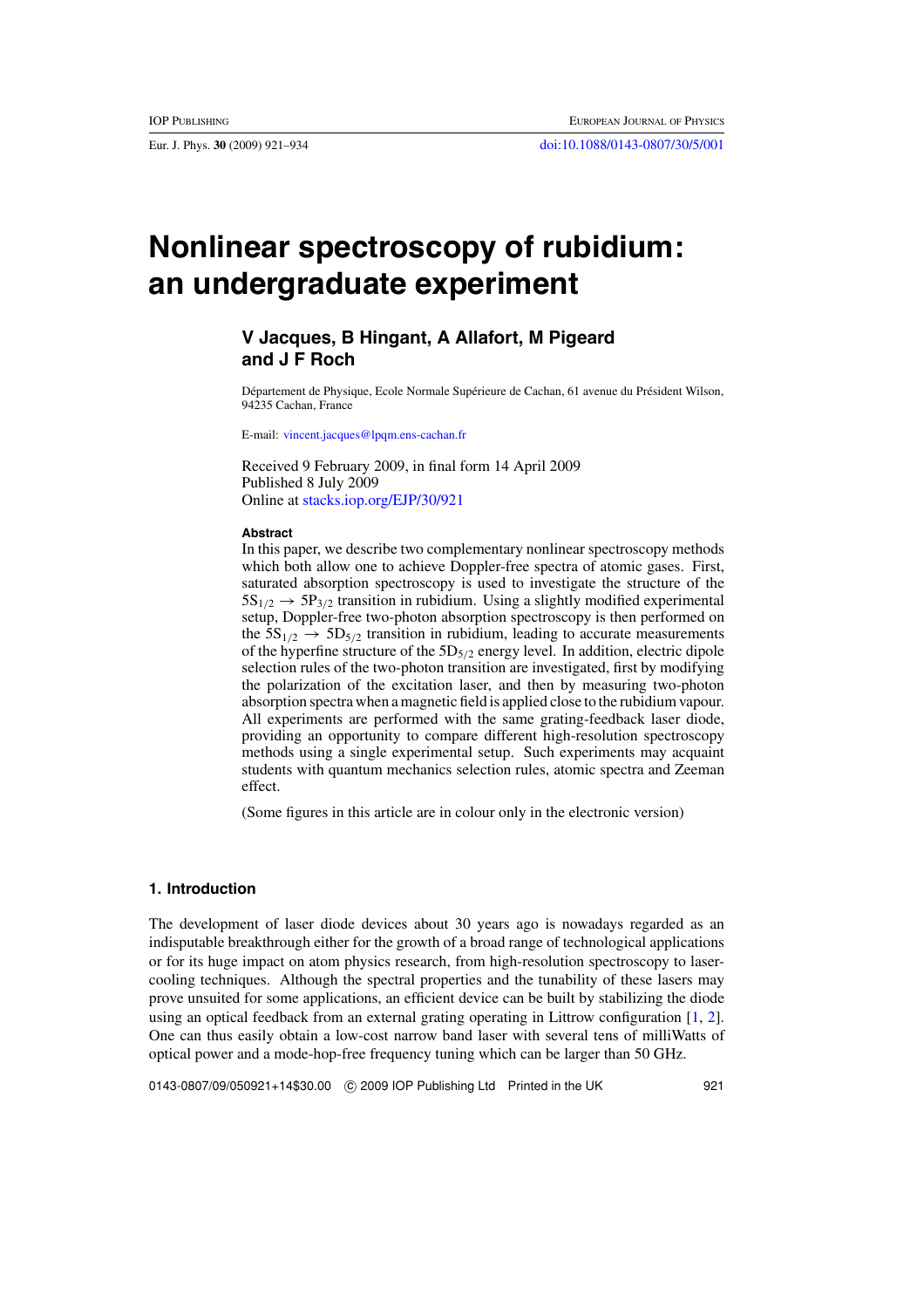Such tunable laser diodes are useful tools for teaching atom physics in advanced undergraduate laboratory courses. Indeed, many experiments have been developed for undergraduates using these devices in the past years, ranging from atomic hyperfine structure studies of rubidium and cesium [\[3,](#page-12-0) [4](#page-12-0)], to interferometric measurements of the resonant absorption and refractive index in rubidium gas [\[5\]](#page-12-0), temperature dependence of Dopplerbroadening [\[6](#page-12-0)], observation of Faraday effect [\[7](#page-12-0)] and two-photon spectroscopy in rubidium [\[8](#page-12-0)].

In this paper, we use a simple grating-feedback laser diode to investigate the hyperfine structure of the  $5P_{3/2}$  and  $5D_{5/2}$  excited states in rubidium. This is achieved following two different methods of Doppler-free high-resolution spectroscopy. First, saturated absorption spectroscopy is performed on the  $5S_{1/2} \rightarrow 5P_{3/2}$  transition in rubidium to measure the hyperfine structure of the  $5P_{3/2}$  excited state. Using the same laser diode and a slightly modified experimental setup, Doppler-free two-photon absorption spectroscopy is then performed on the transition  $5S_{1/2} \rightarrow 5D_{5/2}$ , leading to accurate measurements of the hyperfine structure of the  $5D_{5/2}$  energy level. These two techniques, both based on nonlinear interaction of light with atoms, are complementary since they enable us to probe atomic transitions following different electric dipole selection rules. Indeed, for single-photon transitions involved in saturated absorption spectroscopy, the orbital angular momentum *l* must satisfy the selection rule  $\Delta l = \pm 1$ . Consequently, transitions have to involve ground and excited states with opposite parity. Contrarily, selection rules for two-photon transitions become  $\Delta l = 0, \pm 2$ , allowing one to investigate transitions between levels of identical parity.

In the following, we begin by providing a general description of the experimental apparatus used to perform the experiments. We then briefly discuss Doppler broadening and describe Doppler-free saturation absorption spectroscopy of the  $5S_{1/2} \rightarrow 5P_{3/2}$  transition in rubidium, which is the simplest undergraduate experiment using a tunable laser diode [\[3](#page-12-0), [4](#page-12-0)]. Afterwards, the hyperfine structure of the excited state  $5D_{5/2}$  is probed using Dopplerfree two-photon absorption spectroscopy. In addition, electric dipole selection rules of the two-photon transition are investigated, first by modifying the polarization of the excitation laser, and then by measuring two-photon absorption spectra when the rubidium vapour cell is placed in a magnetic field. Such experiments provide an opportunity to compare different high-resolution spectroscopy methods using a single experimental setup and may acquaint students with quantum mechanics selection rules, atomic spectra and Zeeman effect.

# **2. Experimental apparatus**

All experiments are performed with a commercial grating-feedback laser diode (Toptica Photonics, DL100) operating in Littrow configuration [\[9](#page-12-0)]. Such a laser diode, stabilized in temperature, has a typical free-running wavelength of 780 nm with 1 MHz linewidth and an output power of 30 mW. Besides, a 30 dB optical isolator (Electro-Optics Technologies) is used to prevent laser instability caused by optical feedback in the laser diode cavity.

Preliminary tuning of the laser diode emission wavelength close to a resonant transition of rubidium is achieved by manually changing the length of the external cavity and by monitoring the output wavelength using a commercial wavelength-meter [\[10](#page-12-0)]. Scanning the frequency of the laser diode is then realized by applying a voltage ramp to a piezoelectric transducer which changes the external cavity length and thus the emission wavelength. With Toptica DL100 commercial diode, a mode-hop free frequency tuning around 20 GHz is easily achieved.

Part of the laser emission is constantly sent into a homemade Fabry–Perot interferometer (FPI), with a 750 MHz free-spectral-range and a finesse  $\mathcal{F} = 10$ , whose transmission peaks provide a frequency reference for the measurements of rubidium spectral features. A rubidium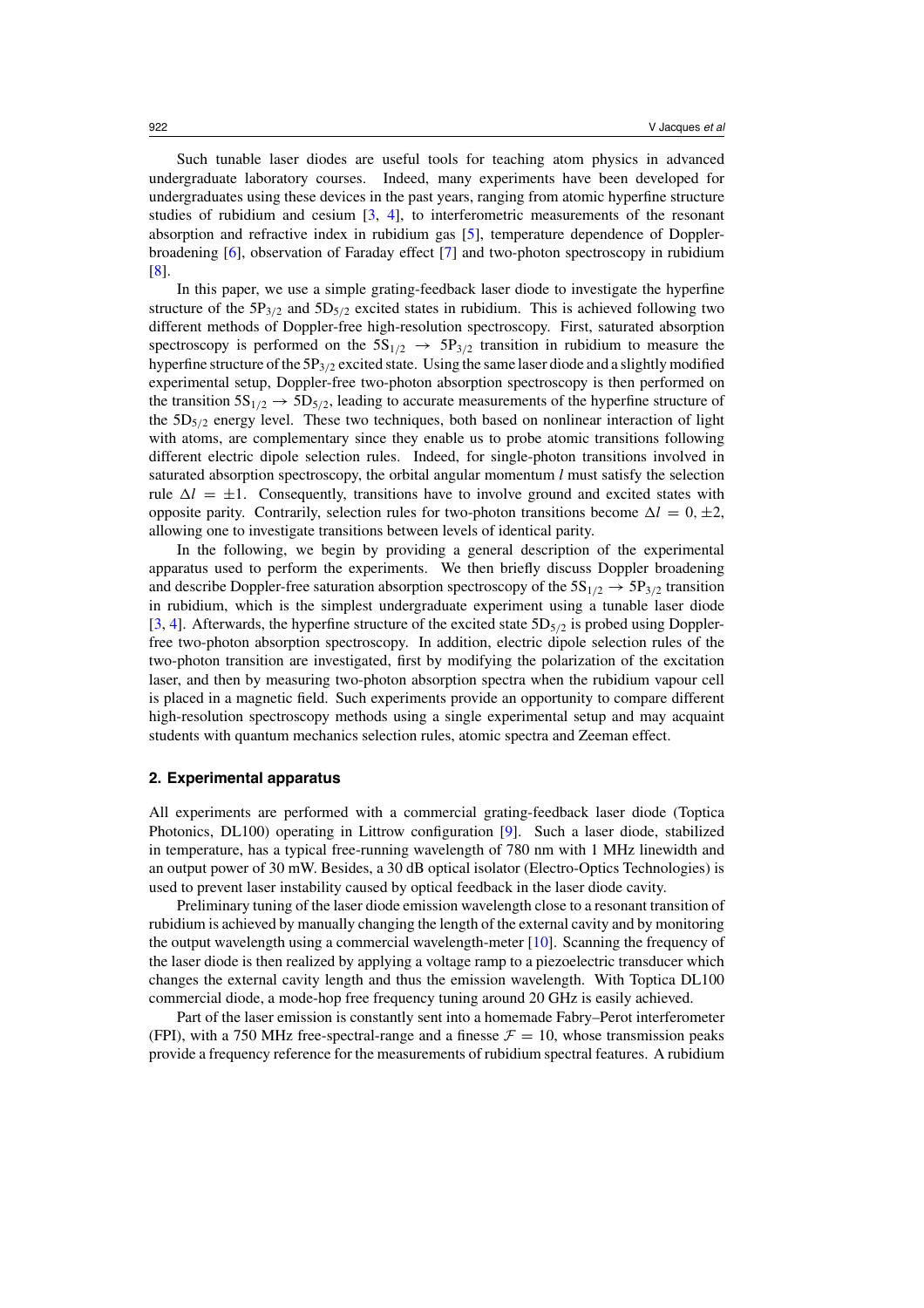<span id="page-2-0"></span>

**Figure 1.** Energy-level diagram for <sup>85</sup>Rb and <sup>87</sup>Rb.

vapour cell containing 85Rb (72% natural abundance) and 87Rb (28% natural abundance) from Thorlabs is used. The energy-level diagram of the relevant transitions in rubidium is shown in figure 1.

# **3. Doppler broadening of absorption spectra**

In conventional laser spectroscopy, atomic hyperfine structure is often hidden by inhomogeneous Doppler broadening. Indeed, when atoms in a vapour cell are irradiated by a laser beam at frequency  $v<sub>L</sub>$  in the laboratory frame of reference, they experience in their own frame a Doppler shifted laser frequency  $v$ , related to the atom velocity  $v<sub>z</sub>$  along the incident light direction z as

$$
\nu = \nu_L \left[ 1 - \frac{\nu_z}{c} \right],\tag{1}
$$

where  $c$  is the speed of light. This formula is valid in the approximation of non-relativistic atoms  $v_z \ll c$ .

As a result, by scanning the laser frequency  $v_L$  around an atomic transition at frequency  $v_0$ , the class of atoms with velocity  $v_z$  absorbs light when the condition

$$
\nu_L = \frac{\nu_0}{1 - \frac{\nu_z}{c}}\tag{2}
$$

is fulfilled. For atoms in a vapour cell, the probability distribution of velocities  $p(v<sub>z</sub>)$  follows a Maxwell–Boltzmann distribution

$$
p(v_z) = \sqrt{\frac{m}{2\pi k_b T}} \exp\left(-\frac{mv_z^2}{2k_b T}\right),\tag{3}
$$

where  $k_b$  is the Boltzmann constant, *T* is the absolute temperature and *m* is the mass of the atoms. By substituting equation (2) into equation (3), the relative number of atoms *N* which are resonant with the laser at frequency  $v_L$ , is given by the Gaussian function

$$
N = \exp\left[-\frac{mc^2}{2k_bT}\left(\frac{\nu_0 - \nu_L}{\nu_L}\right)^2\right].
$$
 (4)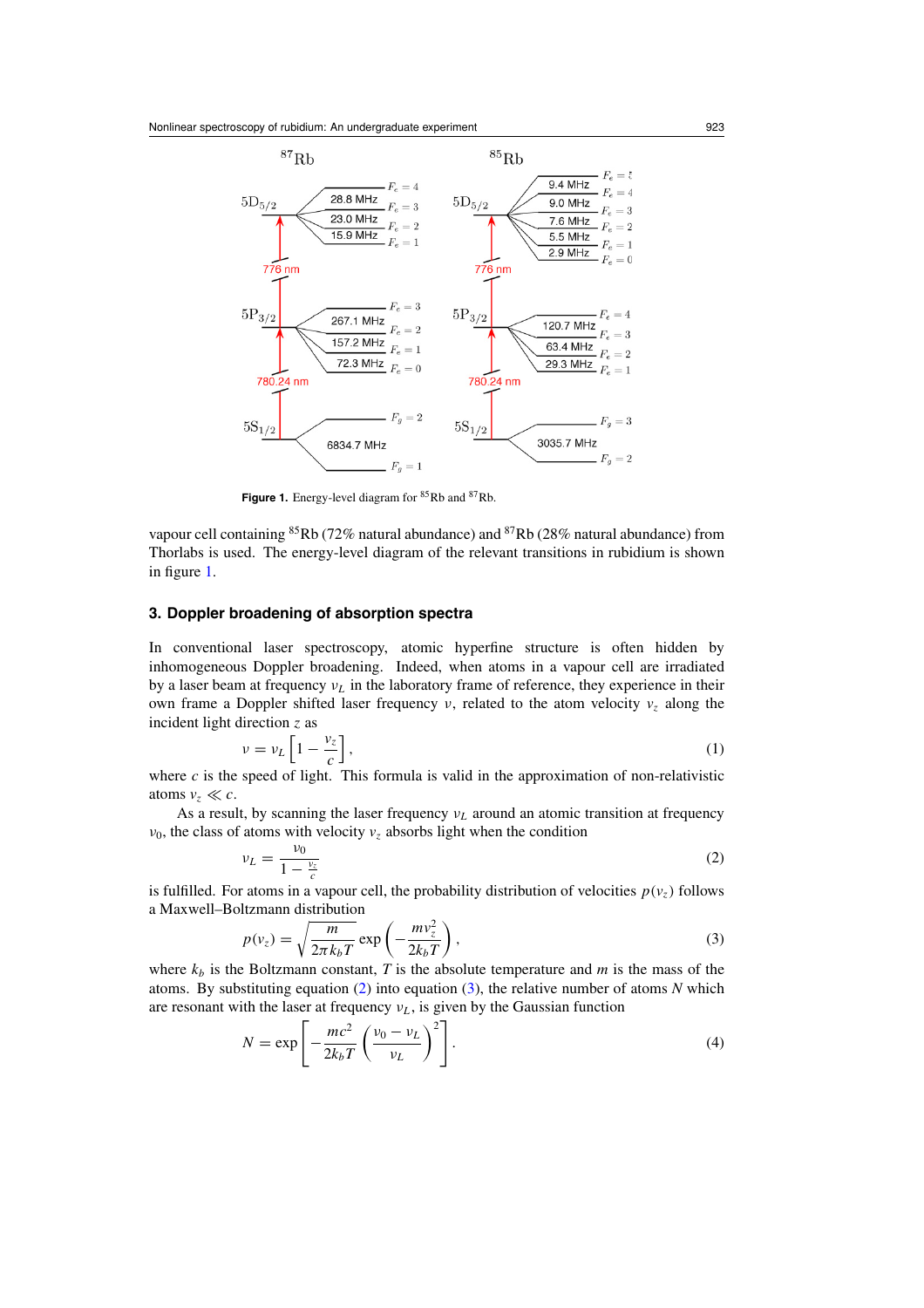<span id="page-3-0"></span>

**Figure 2.** Doppler-broadened absorption spectrum related to the transition  $5S_{1/2} \rightarrow 5P_{3/2}$  in rubidium at room temperature. The ground-state hyperfine splitting is measured to be  $3.02 \pm 0.03$ GHz for <sup>85</sup>Rb and  $6.80 \pm 0.07$  GHz for <sup>87</sup>Rb. Excited-state hyperfine structure is hidden by Doppler broadening.

This distribution is directly translated in a Gaussian shape of the atomic medium absorption profile, centred at the resonant frequency  $v_0$  and with a full width at half-maximum (FWHM)  $\Delta v_{\rm dop}$  given by

$$
\Delta v_{\rm dop} = 2v_0 \sqrt{\frac{2k_B T \ln 2}{mc^2}}.
$$
\n(5)

For rubidium atoms,  $\Delta v_{\rm dop} \approx 500 \text{ MHz}$  at room temperature, which is smaller than the energy splitting between ground state  $5S<sub>1/2</sub>$  hyperfine levels but much bigger than that of the excited state  $5P_{3/2}$  (see figure [1\)](#page-2-0).

In order to experimentally observe Doppler broadened absorption spectra, the extendedcavity diode laser is tuned close to the rubidium transition  $5S_{1/2} \rightarrow 5P_{3/2}$  at the wavelength  $\lambda$  = 780.24 nm (vacuum wavelength) and directed through the rubidium vapour cell. A typical absorption profile for the  $5S_{1/2} \rightarrow 5P_{3/2}$  transition in rubidium is depicted in figure 2. Ground-state hyperfine levels are resolved whereas the hyperfine structure of the  $5P_{3/2}$  excited state remains hidden by Doppler broadening. Gaussian fit of each absorption line gives a FWHM of 518  $\pm$  15 MHz as expected for Doppler broadening at room temperature [\[6](#page-12-0)].

# **4. Doppler-free saturated absorption spectroscopy**

#### 4.1. Principle

In the early 1970s, Theodor W Hänsch and Christian Bordé independently introduced a method using nonlinear interaction of laser light with atoms to achieve Doppler-free spectra of atomic gases [\[11–13](#page-12-0)]. This technique, commonly called saturated absorption spectroscopy, has revolutionized spectroscopy studies [\[14](#page-12-0)] and is now widely used in atom physics research as a versatile method to lock laser frequencies on atomic transitions.

In such a technique, two counterpropagating laser beams at identical frequencies  $v_L$ interact with atoms in a vapour cell. One beam is denoted *P* as a pump beam, and the other one, weaker, is denoted *S* and usually called the probe beam. When the laser frequency  $v_L$ is different from the frequency  $v_0$  of the atomic transition (e.g.  $v_L > v_0$ ), the pump beam *P* interacts with a group of atoms with velocity  $v<sub>z</sub>$ , whereas the counterpropagating probe beam *S* excites the symmetric group of velocity  $-v_z$ . As a result, the two laser beams interact with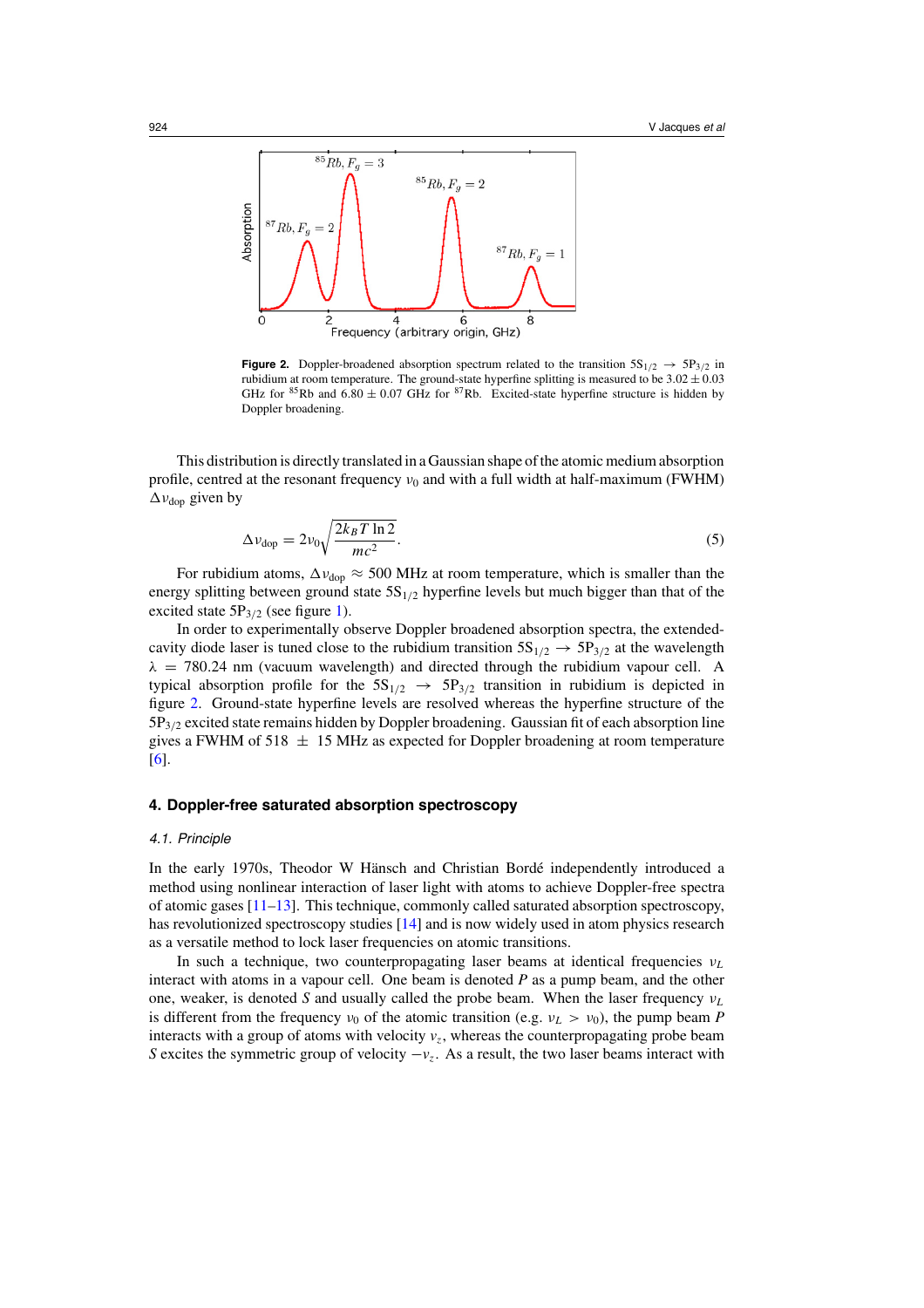<span id="page-4-0"></span>different classes of atom and the absorption spectra are identical to the one obtained using a single laser excitation scheme. However, under the particular circumstance where  $v_L = v_0$ , both beams interact with the same class of atoms of velocity  $v<sub>z</sub> = 0$ . In that case, the pump beam *P* saturates the atomic transition, depleting the number of atoms with velocity  $v<sub>z</sub> = 0$ in the ground state. As a result, the absorption of the counterpropagating probe beam is decreased, as most of the atoms are already excited by the pump beam. The absorption of the probe beam finally presents a Doppler broadened profile, on which is superimposed a dip corresponding to the resonant frequency  $v_0$ , for which both beams are interacting with the same class of atoms  $v_z = 0$ .

Using Bloch equations theory in the approximation of a two-level atom (ground state  $|g\rangle$ ) and excited state  $|e\rangle$ ), the dip is shown to be Lorentzian with a linewidth  $\Delta v$  (FWHM) given by the relation [\[15](#page-12-0)]

$$
\Delta \nu = 2 \sqrt{\gamma^2 + \frac{\Omega_1^2 \gamma}{\Gamma_{\rm sp}}},\tag{6}
$$

where  $2\gamma$  is the natural linewidth of the transition,  $\Gamma_{sp}$  is the spontaneous emission rate and  $\Omega_1$  is the Rabi frequency associated with the pump beam amplitude  $E_p$  which saturates the atomic transition. The Rabi frequency is given by  $\Omega_1 = -d_{eg}E_p/\hbar$ , where  $d_{eg}$  is the value of the dipole operator between states  $|g\rangle$  and  $|e\rangle$ . In principle, Doppler-free saturated absorption spectroscopy should allow one to reach an asymptotic value of the natural linewidth of the transition by decreasing the saturating pump beam intensity  $|E_p|^2$  [\[16\]](#page-12-0)<sup>1</sup>.

# 4.2. Crossover resonance

We now consider two atomic transitions at frequencies  $v_1$  and  $v_2$  ( $v_1 < v_2$ ) involving a common ground state, with a frequency difference smaller than the Doppler broadening  $\Delta v_{\rm don}$ .

When the laser frequency is set exactly midway between the two resonances,  $v_L$  =  $(v_1 + v_2)/2$ , the pump beam interacts with two classes of atoms of opposite velocities  $v_z$  and −*v*z. Positive velocity atoms *v*<sup>z</sup> experiment the pump beam redshifted to the lower transition frequency  $v_1 = v_L(1 - v_z/c)$  whereas atoms with negative velocity  $-v_z$  see the pump beam blueshifted to the higher resonance frequency  $v_2 = v_L(1 + v_z/c)$ . This results in a depletion of the number of atoms with velocities  $\pm v_z$  in the ground state. At the same frequency, the probe beam interacts with exactly the same group of atoms, but in the opposite way as atoms with velocity  $-v_z$  (resp.  $v_z$ ) are resonant with the transition  $v_1$  (resp.  $v_2$ ). Then, the probe beam absorption profile once again shows a dip, more intense than the one observed for standard resonance as it involves two groups of atom velocities. This dip, usually called a crossover resonance, is peculiar to saturated absorption spectroscopy.

#### 4.3. Experimental setup and results

The experimental setup used to implement Doppler-free saturated absorption spectroscopy of rubidium is described in figure  $3(a)$  $3(a)$ .

The laser beam, tuned close to the rubidium transition  $5S_{1/2} \rightarrow 5P_{3/2}$ , is first sent through a half-wave plate and a polarizing beam splitter (PBS), used to control the light power entering the rubidium cell. The pump beam *P* then travels through the rubidium cell and is retroreflected as a counterpropagating probe beam *S* using a mirror and a 1% optical density. A quarter

 $<sup>1</sup>$  The lineshape of saturated absorption dips is actually much more complicated than a Lorentzian profile because</sup> the method is sensible to velocity-changing collisions. For a precise calculation of the dip profile one can see [16].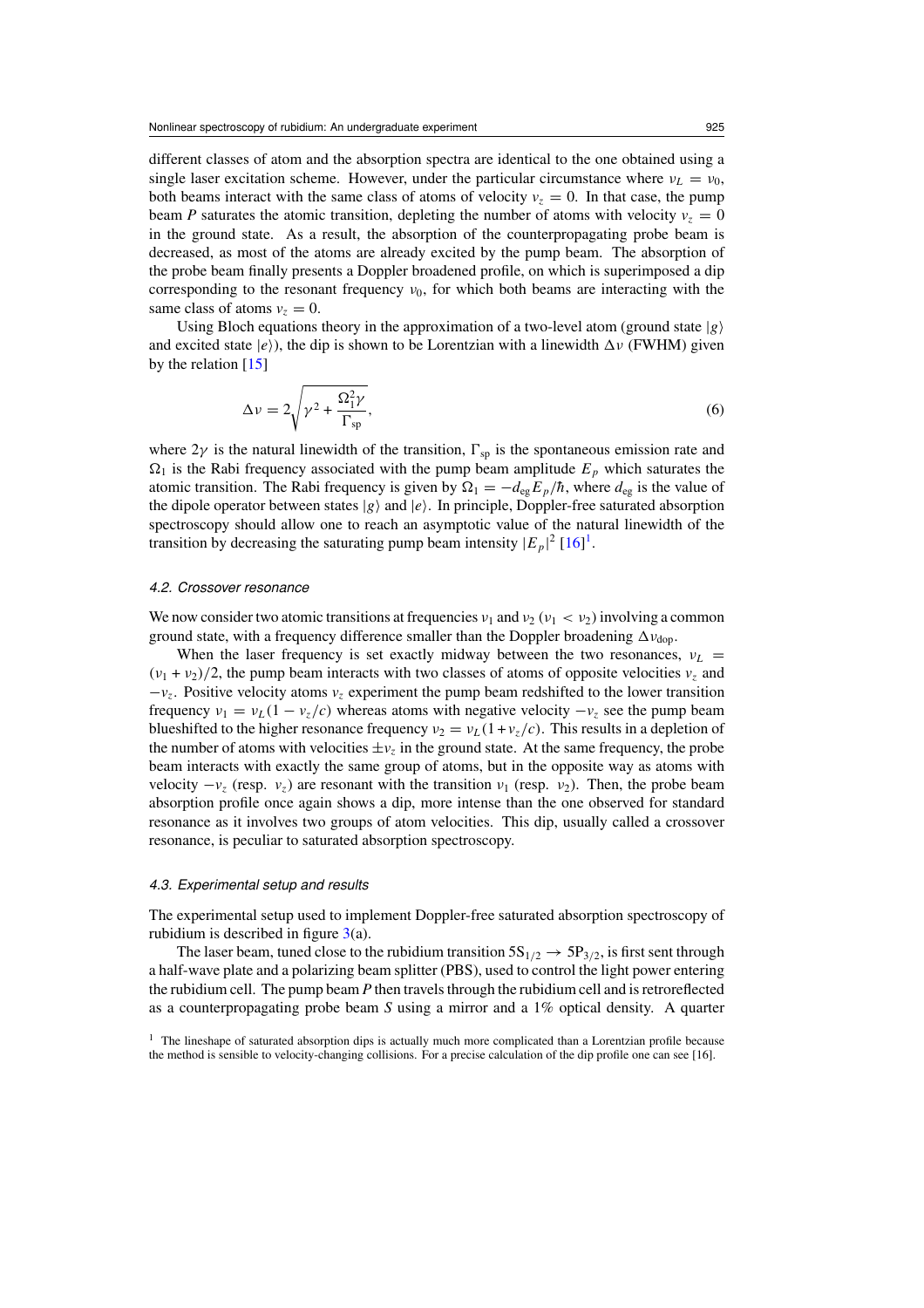<span id="page-5-0"></span>

**Figure 3.** Doppler-free saturated absorption spectroscopy of rubidium. (a) Experimental setup. OI, optical isolator;  $\lambda/2$ , half-wave plate;  $\lambda/4$ , quarter-wave plate; PBS, polarization beam splitter; FPI, Fabry–Perot interferometer; D, optical density (1%); M, mirror; D1 and D2, photodiodes. P and S denote the pump and probe beam, respectively. (b) Saturated absorption spectrum for the transition  $5S_{1/2}$ ,  $F_g = 2 \rightarrow 5P_{3/2}$  of <sup>87</sup>Rb. Six Doppler-free dips are resolved corresponding from left to right to  $F_g = 2 \rightarrow F_e = 1$ , crossover  $F_e = 1$  and 2,  $F_e = 2$ , crossover  $F_e = 1$  and 3, crossover  $F_e = 1$ 2 and 3, and  $F_e = 3$ . (c) Saturated absorption spectrum for the transition  $5S_{1/2}$ ,  $F_g = 3 \rightarrow 5P_{3/2}$ of <sup>85</sup>Rb. From left to right the peaks correspond to  $F_e = 2$ , crossover  $F_e = 2$  and 3,  $F_e = 3$ , crossover  $F_e = 2$  and 4, crossover  $F_e = 3$  and 4, and  $F_e = 4$ . Solid lines are data fitting using the product of six Lorentzian functions with a Gaussian profile. For the hyperfine structure of the 5P<sub>3/2</sub> excited state, we finally obtain  $\delta$  [(1  $\leftrightarrow$  2)] $_{87Rb}$  = 156  $\pm$  2 MHz,  $\delta$  [(2  $\leftrightarrow$  3)] $_{87Rb}$  = 264  $\pm$  3 MHz,  $\delta$  [(2  $\leftrightarrow$  3)]ss<sub>Rb</sub> = 64  $\pm$  1 MHz, and  $\delta$  [(3  $\leftrightarrow$  4)]ss<sub>Rb</sub> = 119  $\pm$  2 MHz, where  $\delta$  [( $i \leftrightarrow j$ )] is the energy splitting between hyperfine sublevels  $F_e = i$  and  $F_e = j$ .

wave plate is inserted in order to rotate by 90◦ the probe beam polarization which is finally reflected by the PBS and detected using a photodiode.

Typical saturated absorption spectra are depicted in figures  $3(b)$  and (c). Within a Gaussian envelope resulting from Doppler broadening, six dips appear, three of them being related to the hyperfine structure of the excited state  $5P_{3/2}$  and the other three corresponding to crossover resonances.

The linewidths of the saturated absorption dips are found equal to  $\Delta v = 22 \pm 1$  MHz for <sup>87</sup>Rb and  $\Delta v = 20 \pm 1$  MHz for <sup>85</sup>Rb. The lifetime  $\tau$  of the 5P<sub>3/2</sub> excited state in rubidium is about 28 ns. The natural linewidth predicted by the Heisenberg uncertainty principle is then  $2\gamma = 1/(2\pi \tau) = 6$  MHz, much smaller than the one measured.

As illustrated by equation [\(6\)](#page-4-0), the spectral linewidth  $\Delta v$  of the absorption dips strongly depends on the pump beam intensity which saturates the atomic transition. As such saturation is at the heart of the method, it is hard to reach the natural linewidth using Doppler-free saturated absorption spectroscopy. A possible method would consist in measuring the linewidth of the dips for different pump beam intensities and to take the asymptotic value of the linewidth at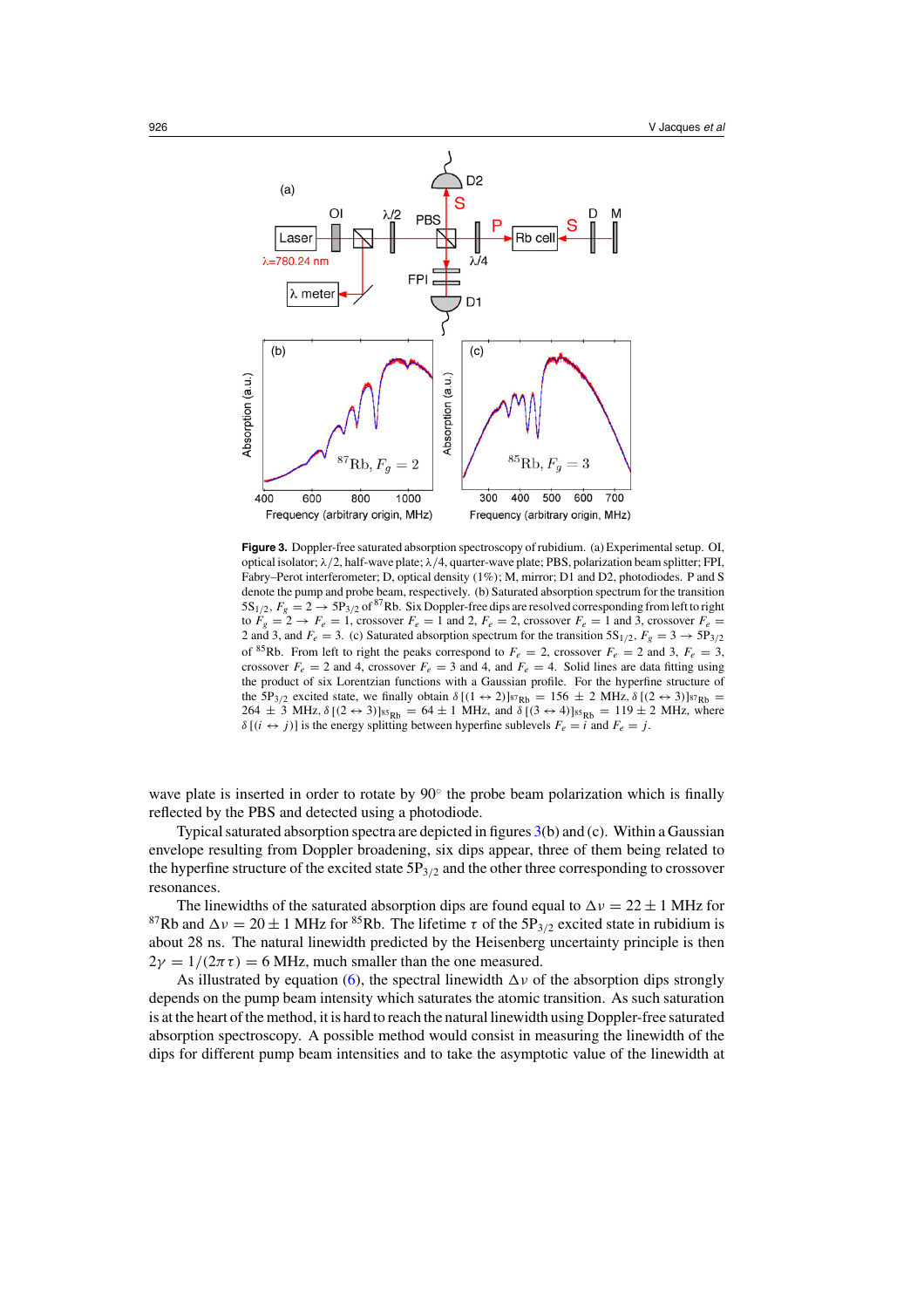<span id="page-6-0"></span>Nonlinear spectroscopy of rubidium: An undergraduate experiment 927



**Figure 4.** Principle of Doppler-free two-photon absorption spectroscopy. (a) An atom interacts with two opposite travelling waves at the same frequency  $v_L$  in the laboratory frame of reference. (b) In the atom rest frame, the two frequencies are Doppler shifted to  $v_1$  and  $v_2$ . By absorbing two photons travelling in opposite directions, the Doppler shifts cancel.

null intensity. However, the obtained value would still be bigger than the natural linewidth because of collisions and inhomogeneous transit time broadening resulting from the finite time of interaction between the atoms and the laser light [\[16](#page-12-0)].

In the early 1970s, saturated absorption spectroscopy led to huge improvements in metrology experiments [\[17](#page-12-0)]. However, this method is sensible to recoil effect when an atom absorbs or emits a photon, which induces a splitting of the lines [\[18](#page-12-0), [19](#page-12-0)]. For metrology applications, saturated absorption spectroscopy has thus quickly been superseded by other methods, like Doppler-free two-photon absorption spectroscopy.

# **5. Doppler-free two-photon absorption spectroscopy**

The possibility of using two-photon absorption as a Doppler-free spectroscopy method was first proposed by L S Vasilenko, V P Chebotaev and A V Shishaev [\[20\]](#page-12-0) whereas the first experimental demonstration was simultaneously obtained in 1974 by F Biraben, B Cagnac and G Grynberg [\[21](#page-12-0), [22\]](#page-12-0) in Paris and by M D Levenson and N Bloembergen [\[23](#page-12-0)] in Harvard.

Nowadays, Doppler-free two-photon absorption spectroscopy is still the most powerful method for high-precision measurements of fundamental constants like the Lamb shift or the Rydberg constant [\[24\]](#page-13-0).

#### 5.1. Principle

We consider atoms in a vapour interacting with two counterpropagating beams at the same frequency  $v_L$  in the laboratory frame of reference (figure 4). In its rest frame, each atom with velocity  $v_z$  interacts with two Doppler-shifted travelling waves at frequencies  $v_1$  and  $v_2$  which, in the approximation of non-relativistic atoms  $v_z \ll c$ , are equal to

$$
v_1 = v_L \left[ 1 - \frac{v_z}{c} \right] \tag{7}
$$

$$
\nu_2 = \nu_L \left[ 1 + \frac{\nu_z}{c} \right] \tag{8}
$$

We now suppose that the atoms can reach an excited state  $|e\rangle$  (energy  $E_e$ ) by absorbing two photons in the ground state  $|g\rangle$  (energy  $E_g$ ). Using equations (7) and (8), the resonant condition for absorbing two photons travelling in opposite directions is given by

$$
E_e - E_g = h\nu_L \left[ 1 - \frac{\nu_z}{c} \right] + h\nu_L \left[ 1 + \frac{\nu_z}{c} \right] = 2h\nu_L.
$$
 (9)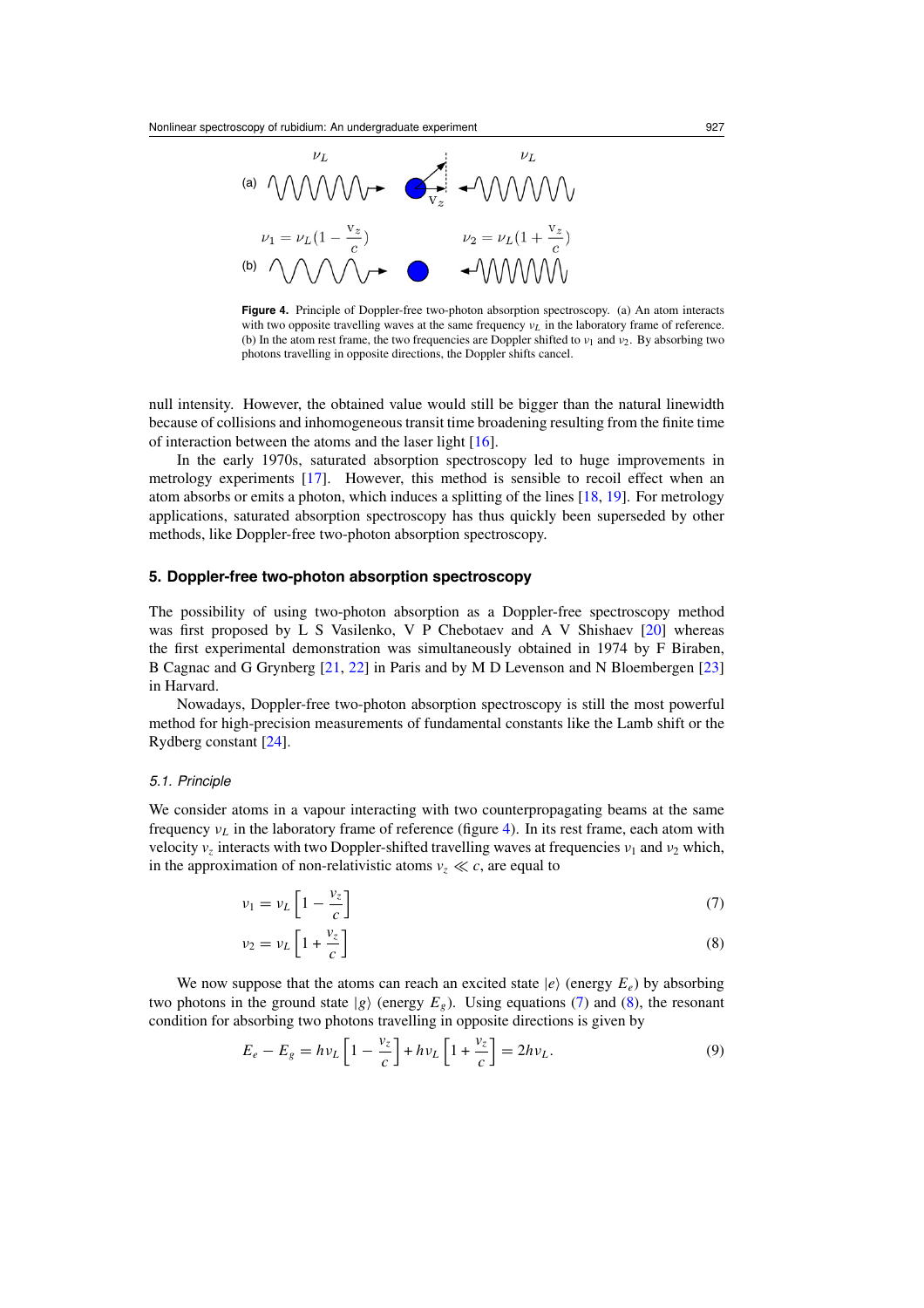The terms depending on atom velocity disappear as the two Doppler shift terms cancel. Consequently, when the resonance condition [\(9\)](#page-6-0) is fulfilled, all the atoms, irrespective of their velocities, can absorb two photons. The line shape of this Doppler-free two-photon absorption resonance is theoretically predicted to be Lorentzian, the width being the natural linewidth  $\gamma$ of the transition [\[25](#page-13-0)]. Contrary to saturated absorption spectroscopy, there is no recoil shift using such a method as the total momentum transfer from light to atom is null.

When the resonant condition is not realized, or when the two counterpropagating beams are not well superimposed, the atoms can no longer absorb two photons propagating in opposite directions. However, some atoms can still absorb two photons propagating in the same direction, if their velocity  $v_z$  fulfils the relation  $E_e - E_g = 2hv_L[1 \pm \frac{\tilde{v}_z}{c}]$ . Such a process leads to an additional Doppler-broadened profile. However, for a given frequency  $v_L$  of the laser, only one class of atom velocities contributes to this Doppler-broadened signal, whereas all the atoms contribute to the resonance signal when the condition  $(9)$  is fulfilled. As a result, Doppler-free two-photon absorption spectra appear as the superposition of a Lorentzian curve of large intensity and narrow width, and a Gaussian profile of small intensity and broad width (Doppler width) [\[25](#page-13-0)].

Single-photon transitions satisfy the selection rules  $\Delta l = \pm 1$ , where *l* is the orbital angular momentum. Such transitions then require ground and excited states of opposite parity, such as the transition  $5S_{1/2} \rightarrow 5P_{3/2}$  investigated using saturated absorption spectroscopy in section [4.](#page-3-0) For two-photon transitions, the selection rules become  $\Delta l = 0, \pm 2$ , allowing one to investigate transitions between levels of identical parity. In that sense, two-photon spectroscopy is complementary to saturated absorption spectroscopy.

In the following, we investigate the transition  $5S_{1/2} \rightarrow 5D_{5/2}$  of rubidium. Twophoton absorption is achieved by exciting rubidium at the wavelength  $\lambda = 778.1$  nm (vacuum wavelength), and detected by monitoring the fluorescence at 420 nm from the  $5D_{5/2} \rightarrow 6P_{3/2} \rightarrow 5S_{1/2}$  radiative cascade decay (figure [5\(](#page-8-0)a)).

Usually, nonlinear processes such as two-photon transitions require high-power lasers. However, for the case under study, the two-photon transition probability is greatly enhanced because the first excited  $5P_{3/2}$  state is close (2 nm detuning) to the virtual intermediate state involved in the two-photon process (figure  $5(a)$  $5(a)$ ). Furthermore, the need for high power is also compensated by the fact that all the atoms contribute to the Doppler-free signal whereas saturation spectroscopy only involves a single class of atom with velocity  $v_z = 0$ . Therefore, the experiment can be performed with a simple tunable laser diode  $[8, 26, 27]$  $[8, 26, 27]$  $[8, 26, 27]$  $[8, 26, 27]$  $[8, 26, 27]$  $[8, 26, 27]$ .

# 5.2. Experimental setup

The experimental setup used to implement Doppler-free two-photon absorption spectroscopy is depicted in figure [5\(](#page-8-0)b).

After preliminary tuning of the laser diode at the wavelength  $\lambda = 778.1$  nm, the laser beam is sent through a half-wave plate and a polarizing beam splitter (PBS). The reflected light on PBS is directed into the Fabry–Perot interferometer for frequency reference while the transmitted part is focused inside the rubidium cell using a pair of collimating lenses. The beam is then retroreflected using a mirror to obtain the required counterpropagating beams configuration. For the present experiment, the laser power entering the rubidium cell is measured equal to 18 mW. A quarter-wave plate is also introduced before the rubidium cell in order to excite the atoms with two counterpropagating beams with identical circular polarizations  $\sigma^+$ . Such a configuration strongly reduces the amount of light reflected into the

<sup>&</sup>lt;sup>2</sup> The two-photon transition  $5S_{1/2} \rightarrow 5D_{3/2}$  could also be investigated by exciting at the wavelength  $\lambda = 778.2$  nm. In that case the probability of two-photon absorption is however much weaker [\[28](#page-13-0)].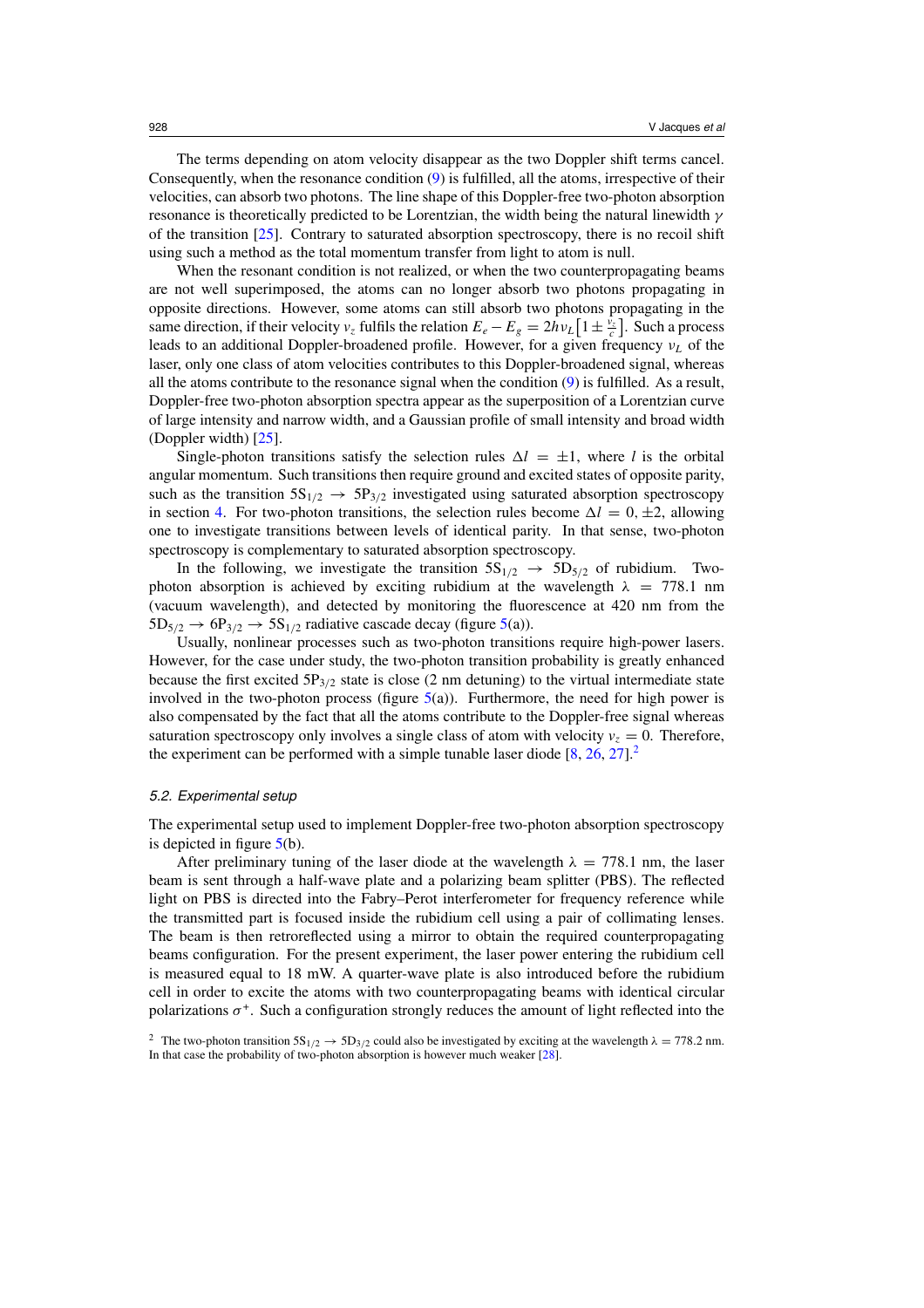<span id="page-8-0"></span>

**Figure 5.** (a) Energy levels involved in the two-photon transition  $5S_{1/2} \rightarrow 5D_{5/2}$  of rubidium. (b) Doppler-free two-photon spectroscopy setup. OI, optical isolator;  $\lambda/2$ , half-wave plate; PBS, polarization beamsplitter;  $\lambda/4$ , quarter-wave plate; FPI, Fabry–Perot interferometer; D1, photodiode; L1, 100 mm focal lenses; M, mirror; L2, 60 mm focal lens; F, 10 nm width interference filter centred at 420 nm. PM, photomultiplier. The rubidium cell is inserted in a copper ring, on which a couple of high power resistors  $(R)$  are glued in order to heat the cell. An optical window (OW) is cut inside the copper to detect the fluorescence.

laser diode, as the reflected light is mostly cut by the PBS. Even using an optical isolator, we noticed that optical feedback caused instability in the laser output when the quarter-wave plate was removed.

The efficiency of two-photon absorption strongly depends on the atomic vapour temperature [\[8](#page-12-0)], which is directly related to the average number of atoms in interaction with the laser in the focal volume. For the studied two-photon transition, it has been shown that the fluorescence signal at 420 nm used to monitor two-photon absorption begins to be efficient for temperature higher than 80  $°C$  [\[8](#page-12-0)]. This signal then increases with temperature until saturation around 130 ◦C. At higher temperatures, even if the two-photon absorption probability is still increasing, the fluorescence signal no longer increases because of selfabsorption of the  $6P_{3/2} \rightarrow 5S_{1/2}$  transition [\[26\]](#page-13-0).

Usually the atomic vapour is heated by introducing the cell inside an oven. Here the rubidium cell is simply inserted in a copper ring on which two high power resistors (67  $\Omega$ , 10 mW maximal power) are glued and used to heat the sample (see figure 5(b)). All contacts are realized with heat pasting grease and the ensemble is finally isolated using aluminium paper. An optical window is cut inside the copper ring in order to collect the blue fluorescence, using an imaging lens, an interferometric filter centred at the wavelength  $\lambda = 420$  nm, used to isolate the fluorescence from scattered light, and a photomultiplier.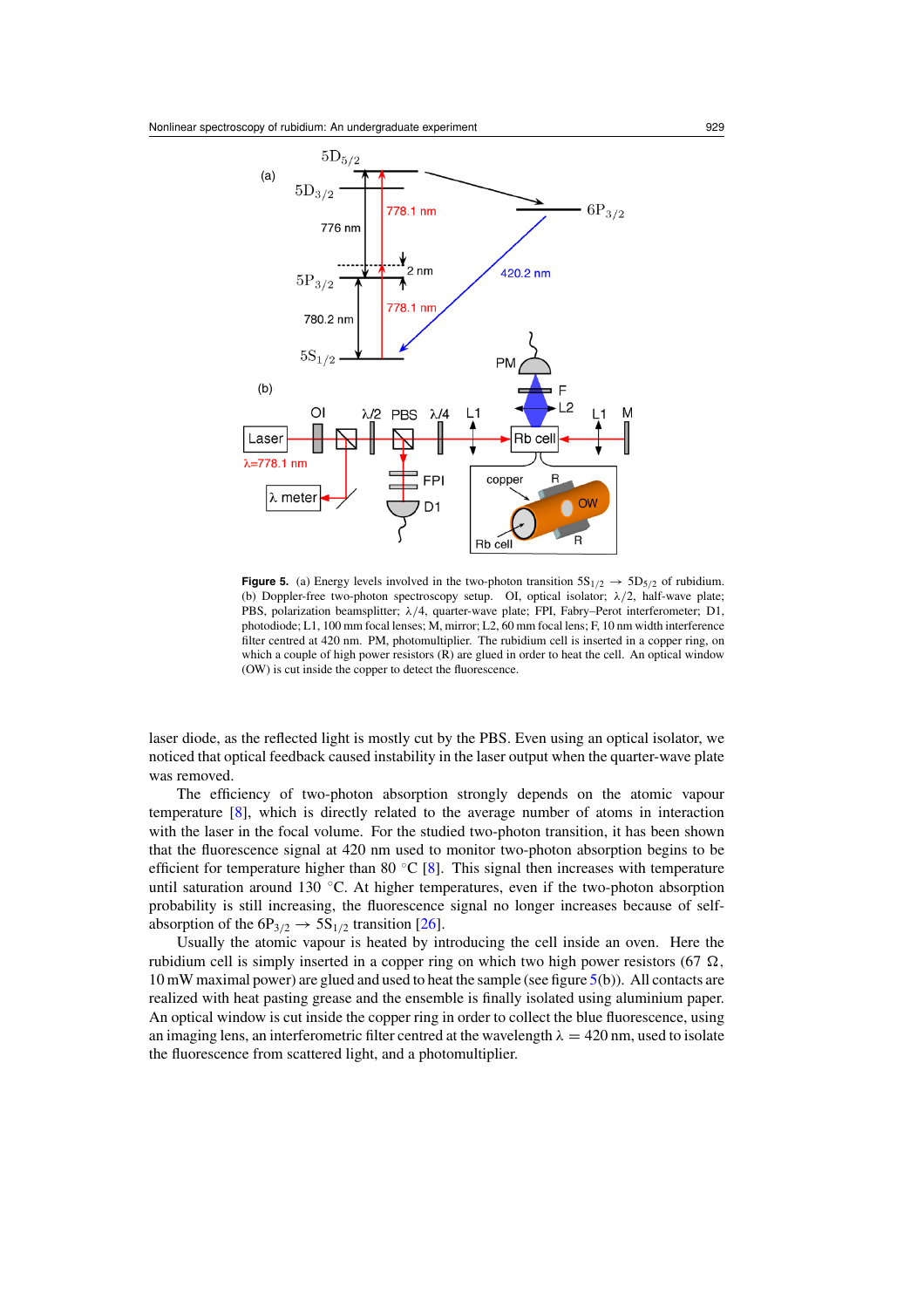<span id="page-9-0"></span>

**Figure 6.** (a) Fluorescence spectrum of the  $5S_{1/2} \rightarrow 5D_{5/2}$  two-photon transition in rubidium, when the retroreflected beam is misaligned. Blue solid line corresponds to a fit of the data with four Gaussian functions, which correspond to the ground-state hyperfine levels of <sup>85</sup>Rb and 87Rb. Energy differences in terms of laser frequency are related to hyperfine energy splittings by a factor one half. (b) Doppler-free spectrum of the  $5S_{1/2} \rightarrow 5D_{5/2}$  two-photon transition in rubidium. (c)–(f) Hyperfine structure of the excited state  $5D_{5/2}$  for <sup>85</sup>Rb and transition in rubidium. (c)–(f) Hyperfine structure of the excited state  $5D_{5/2}$  for  $85Rb$  and  $F_e$  are respectively related to the total angular momentum of the hyperfine levels on the ground state and on the excited state. Data fitting with Lorentzian functions leads to  $\delta [(1 \leftrightarrow 2)]_{87}$ <sub>Rb</sub> = 15 ± 1 MHz,  $\delta [(2 \leftrightarrow 3)]_{87}$ <sub>Rb</sub> = 22 ± 1 MHz,  $\delta [(3 \leftrightarrow 4)]_{87}$ <sub>Rb</sub> =  $28 \pm 1$  MHz,  $\delta [(1 \leftrightarrow 2)]_{85}$ <sub>Rb</sub> = 5  $\pm 1$  MHz,  $\delta [(2 \leftrightarrow 3)]_{85}$ <sub>Rb</sub> = 8  $\pm 1$  MHz,  $\delta [(3 \leftrightarrow 4)]_{85}$ <sub>Rb</sub> =  $10 \pm 1$  MHz, and  $\delta$  [(4  $\leftrightarrow$  5)] $_{85\text{Rb}} = 9 \pm 1$  MHz, where  $\delta$  [( $i \leftrightarrow j$ )] is the energy splitting between hyperfine sublevels  $F_e = i$  and  $F_e = j$ .

# 5.3. Results

Two-photon absorption spectra are recorded by scanning the frequency of the laser diode and detecting the fluorescence from the  $5D_{5/2} \rightarrow 6P_{3/2} \rightarrow 5S_{1/2}$  radiative cascade decay. When the retroreflected beam is misaligned, Doppler-broadened absorption spectra, which arise from the absorption of two photons from the same laser beam, are measured. As depicted in figure 6(a), four lines corresponding to the hyperfine ground states of  $85Rb$  and  $87Rb$  are observed. However it is not possible to resolve excited state hyperfine structure, which remains hidden by Doppler broadening. By fitting each line with a Gaussian profile and using relation [\(5\)](#page-3-0), the temperature of the atomic vapour in the interaction volume can be estimated. A temperature of about 140  $\degree$ C is achieved, which corresponds to optimal detection of the two-photon absorption process, as discussed in the previous section.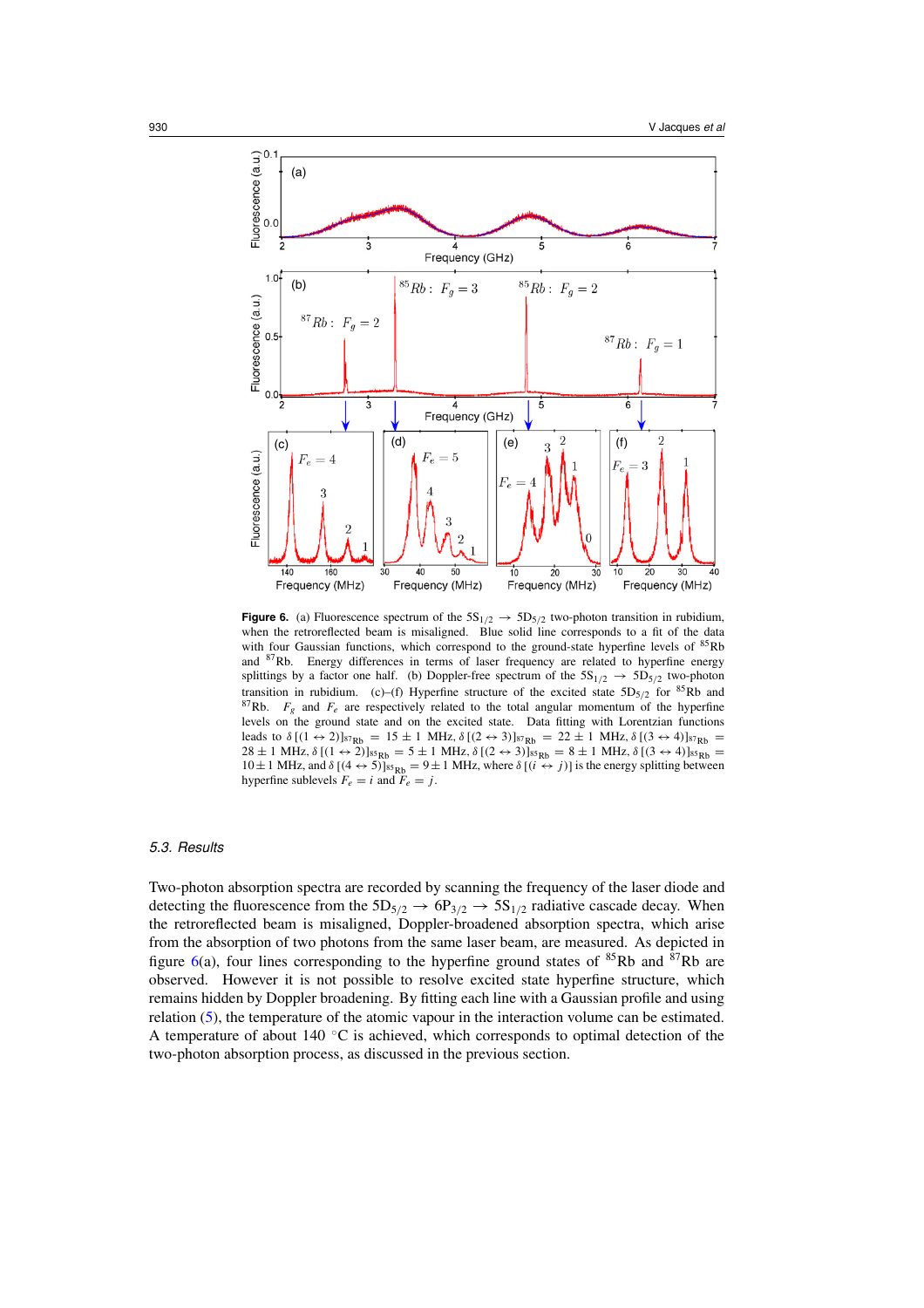<span id="page-10-0"></span>

**Figure 7.** Illustration of two-photon transition selection rule  $\Delta m_F = 2$ , by changing the beam polarizations. (a) Fluorescence spectrum with two counterpropagating beams with identical polarization  $\sigma^+$  and (b) with opposite circular polarizations  $\sigma^+$  and  $\sigma^-$ .

When the retroreflected beam is properly aligned, Doppler-free two-photon absorption spectrum is evidenced as depicted in figure [6\(](#page-9-0)b). Strong fluorescence peaks at atomic resonant frequencies are superimposed on the remaining weak Doppler broadened profile. As a twophoton transition is considered, energy difference in terms of laser frequency is related to energy splitting of the atom by a factor one half. The ground-state hyperfine splitting is then measured to be 3.03  $\pm$  0.03 GHz for <sup>85</sup>Rb and 6.83  $\pm$  0.06 GHz for <sup>87</sup>Rb, in excellent agreement with other published values [\[28](#page-13-0)].

The hyperfine structure of the excited state  $5D_{5/2}$  is then studied by reducing the frequency scanning range of the laser diode and zooming on the resonances of the two-photon absorption profile. As depicted in figures  $6(c)$  $6(c)$ –(f), all the hyperfine levels of the  $5D_{5/2}$  excited state are properly resolved, except  $F_e = 0$  for <sup>85</sup>Rb. Even if the precision of the measurements is poor, due to laser diode instabilities, the measured spectral features are again in agreement with precise measurements given in [\[28](#page-13-0)]. Note that such an experiment also illustrates the selection rule on the total angular momentum  $\Delta F = 0, \pm 1, \pm 2$  for the two-photon absorption process [\[22](#page-12-0), [25](#page-13-0), [29](#page-13-0)].

For the data depicted in figure [6,](#page-9-0) the linewidths of the resonant peaks, measured in terms of laser frequency, are on the order of 2 MHz, which is close to the spectral bandwidth of the laser diode. The lifetime of the  $5D_{5/2}$  excited state is about 266 ns, leading to a natural width of the transition around  $2\gamma = 600$  kHz [\[28](#page-13-0)]. As two-photon transitions are considered, the measured width in terms of laser frequency is related to the transition linewidth by a factor one-half. To evidence the natural width of the transition, a laser with less than 300 kHz spectral bandwidth would then be required.

The experiment can be used to illustrate two-photon absorption selection rules associated with the total angular momentum projection  $m_F$ , by changing the laser beam polarizations [\[29](#page-13-0)]. As mentioned before, the introduction of a quarter wave plate before the rubidium cell allows one to excite the atoms with two counterpropagating beams with identical circular polarizations  $\sigma^+$ . In that condition, the two-photon transition selection rule  $\Delta m_F = 2$  is always fulfilled by absorbing two photons, and a strong Doppler-free signal is observed. Besides, if a second quarter-wave plate is introduced in front of the reflecting mirror, the polarization of the retroreflected beam becomes  $\sigma^-$ . The absorption of two photons from opposite directions would then lead to  $\Delta m_F = 0$  which is forbidden owing to the selection rule for a two-photon transition such that  $\Delta l = 2$  [\[29\]](#page-13-0). In that case, no Doppler-free signal is observed, as depicted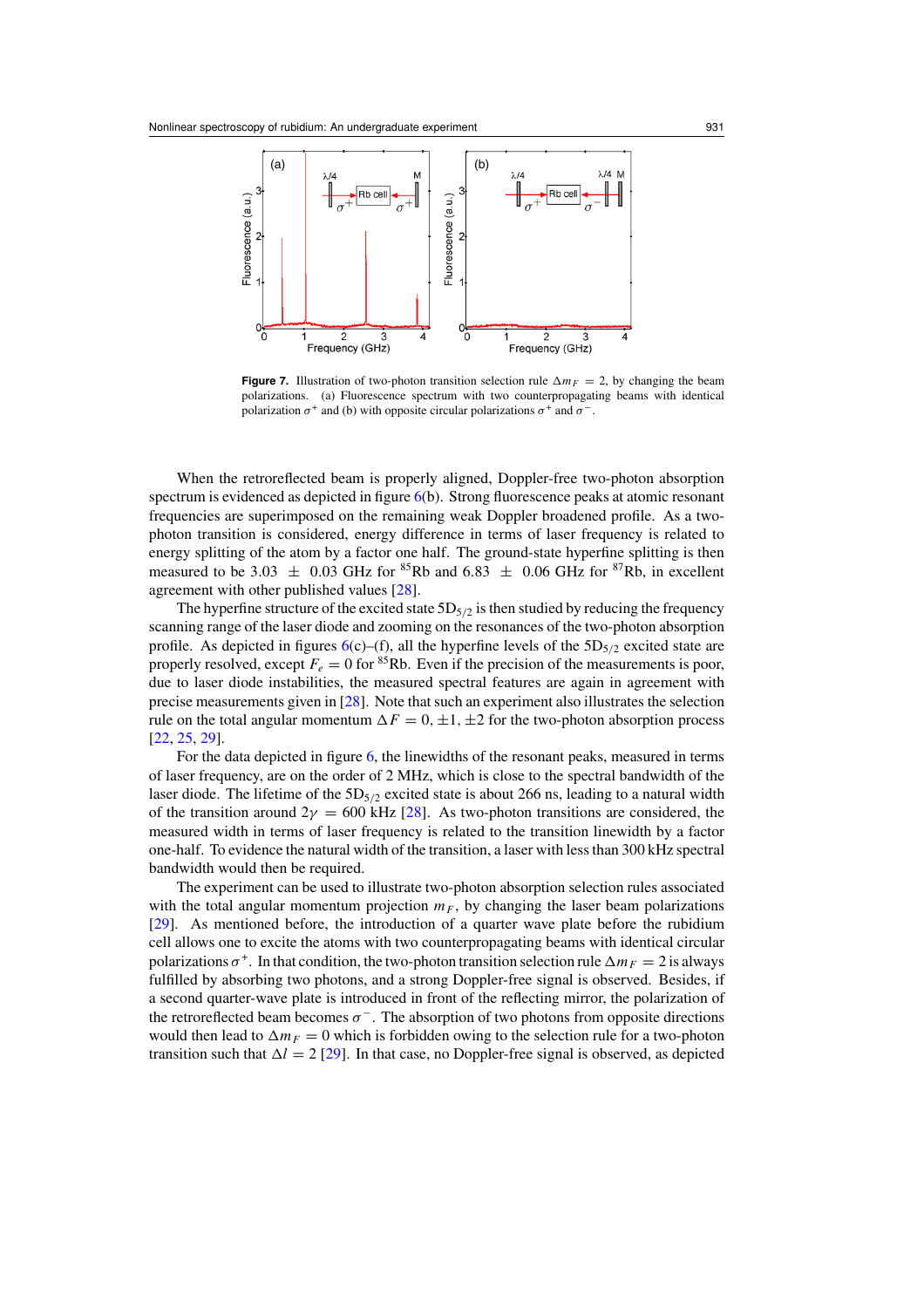

**Figure 8.** Zeeman splitting of the transitions between  $5S_{1/2}$ ,  $F_g = 1$  and  $5D_{5/2}$  of <sup>87</sup>Rb, when a magnetic field *B* is applied to the rubidium cell. A, B, C, D, E, F are related to the six transitions fulfilling the selection rule  $\Delta m_F = 2$ . The magnetic field is applied along the direction of laser propagation.

in figure [7.](#page-10-0) However, the Doppler-broadened profile is still present because it corresponds to the absorption of two photons from the same beam ( $\Delta m_F = 2$ ). Note that the experimental configuration using two quarter-wave plates would be the optimal situation for the investigation of S  $\rightarrow$  S transition ( $\Delta l = 0$ ), like the 5S<sub>1/2</sub>  $\rightarrow$  7S<sub>1/2</sub> transition in rubidium. In that case, the profile of the absorption spectra is just a Lorentzian curve, as the absorption of two photons from the same beam is forbidden ( $\Delta m_F = 2$ ). The Doppler-broadened profile can then be eliminated for that particular case [\[25,](#page-13-0) [27\]](#page-13-0).

As a final experiment, a permanent magnet is put close to the cell in order to observe Zeeman splitting. A typical result is depicted in figure 8 for the transition  $5S_{1/2}$ ,  $F_g = 1 \leftrightarrow$  $5D_{5/2}$  of <sup>87</sup>Rb. The transition through  $F_e = 1$  is not split, the one through  $F_e = 2$  is split into two lines and the one through  $F_e = 3$  is split into three lines. Such a result is another experimental illustration of the transition selection rule  $\Delta m_F = 2$  (see figure 8).

In terms of energy, the splitting between consecutive Zeeman levels in the ground state is equal to  $g_g\mu_B B$ , where  $g_g$  is the electron gyromagnetic factor in the ground state,  $\mu_B$  is the Bohr magneton and *B* is the magnetic field magnitude (see figure 8). For the excited state, the Zeeman level splitting follows the same relation replacing  $g_g$  by the electron gyromagnetic factor in the excited state  $g_e$ . As a result, it is straightforward to show that the frequency splitting of transitions associated with a given value of the excited state total angular momentum  $F_e$  is given by  $(g_e - g_g) \mu_B B$ .

A systematic study of Zeeman splitting as a function of the magnetic field magnitude has not been performed yet. As a next step, we plan to introduce the rubidium cell inside coils in order to have better control of the magnitude and the orientation of the applied magnetic field. This configuration would allow one to measure the parameter  $(g_e - g_g)$  or to use the Doppler-free two-photon absorption spectrum as an atomic magnetometer.

### **6. Conclusion**

While atomic physics may be considered by students as a theoretical subject, we present here experiments enabling advanced undergraduates to become acquainted with spectroscopy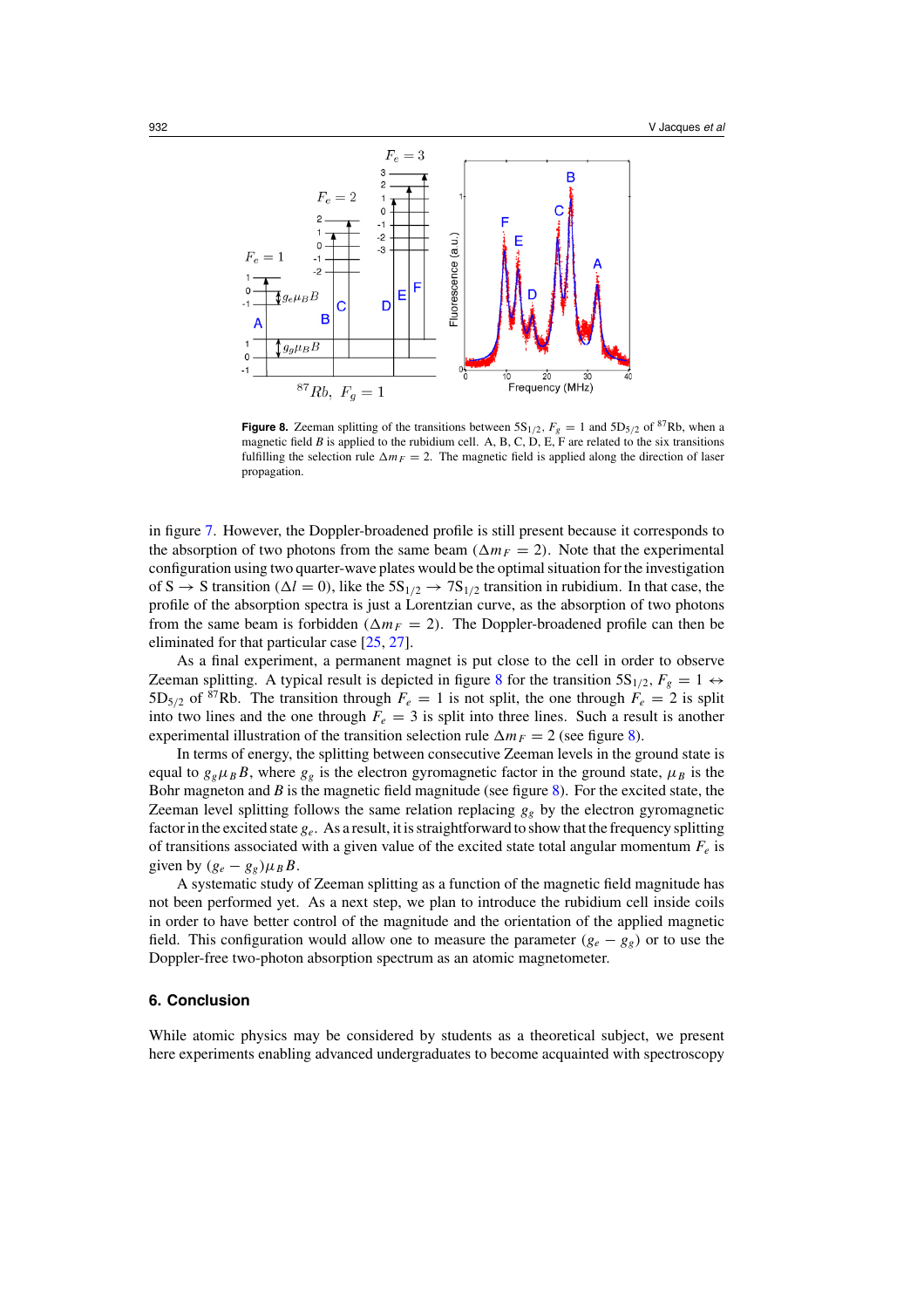<span id="page-12-0"></span>techniques widely used in laboratories. Throughout this paper, we have implemented two complementary methods of high-resolution spectroscopy—saturated absorption and twophoton spectroscopy—to probe the hyperfine structure of rubidium. Eventually, these experiments combined within a single setup, constitute a great opportunity for students to investigate atomic spectra and to illustrate quantum mechanics selection rules as well as Zeeman effect.

# **Acknowledgments**

The authors are grateful to F Biraben for fruitful discussions and C Ollier for technical support. We acknowledge financial support by Ecole Normale Supérieure de Cachan.

# **References**

- [1] Ricci L, Weidemüller M, Esslinger T, Hemmerich A, Zimmermann C, Vuletic V, König W and Hänsch T W 1995 A compact grating-stabilized diode laser system for atomic physics *Opt. Commun.* **117** [541–9](http://dx.doi.org/10.1016/0030-4018(95)00146-Y)
- [2] Arnold A S, Wilson J S and Boshier M G 1998 A simple extended-cavity diode laser *Rev. Sci. Instrum.* **69** [1236–9](http://dx.doi.org/10.1063/1.1148756) [3] MacAdam K B, Steinbach A and Wieman C 1992 A narrow-band tunable diode laser system with grating
- feedback, and a saturated absorption spectrometer for Cs and Rb *Am. J. Phys.* **60** [1098–111](http://dx.doi.org/10.1119/1.16955) [4] Preston D W 1996 Doppler-free saturated absorption: laser spectroscopy *Am. J. Phys.* **64** [1432–6](http://dx.doi.org/10.1119/1.18457)
- [5] Libbrecht K G and Libbrecht M W 2006 Interferometric measurement of the resonant absorption and refractive index in rubidium gas *Am. J. Phys.* **74** [1055–60](http://dx.doi.org/10.1119/1.2335476)
- [6] Leahy C, Hastings J T and Wilt P M 1996 Temperature dependence of Doppler-broadening in rubidium: an undergraduate experiment *Am. J. Phys.* **65** [367–71](http://dx.doi.org/10.1119/1.18553)
- [7] Van Baak D A 1996 Resonant Faraday rotation as a probe of atomic dispersion *Am. J. Phys.* **64** [724–35](http://dx.doi.org/10.1119/1.18356)
- [8] Olson A J, Carlson E J and Mayer S K 2006 Two-photon spectroscopy of rubidium using a grating-feedback diode laser *Am. J. Phys.* **74** [218–23](http://dx.doi.org/10.1119/1.2173278)
- [9] The grating-feedback laser diode system can be built by undergraduates as described in Conroy R S, Carleton A, Carruthers A, Sinclair B D, Rae C F and Dholakia K 2000 A visible extended cavity diode laser for the undergraduate laboratory *Am. J. Phys.* **68** [925–31](http://dx.doi.org/10.1119/1.1285896)
- [10] The description of a low cost Michelson wavelength-meter is provided in Fox P J, Scholten R E, Walkiewicz M R and Drullinger R E 1999 A reliable, compact, and low-cost Michelson wavemeter for laser wavelength measurement *Am. J. Phys.* **67** [624–30](http://dx.doi.org/10.1119/1.19335)
- [11] Smith P W and Hänsch T W 1971 Cross-relaxation effects in the saturation of the 6328-Å neon-laser line *Phys. Rev. Lett.* **26** [740–3](http://dx.doi.org/10.1103/PhysRevLett.26.740)
- [12] Hänsch T W, Shahin I S and Schawlow A L 1971 High-resolution saturation spectroscopy of the sodium D lines with a pulsed tunable dye laser *Phys. Rev. Lett.* **27** [707–10](http://dx.doi.org/10.1103/PhysRevLett.27.707)
- $[13]$  Bordé C 1970 Spectroscopie d'absorption saturée de diverses molécules au moyen des lasers à gaz carbonique et a protoxyde d'azote ` *C. R. Acad. Sci. Paris* **271B** 371
- [14] Schalow A L 1981 Nobel Lecture reproduced in *Rev. Mod. Phys.* **54** [697–707](http://dx.doi.org/10.1103/RevModPhys.54.697)
- [15] Grynberg G, Aspect A and Fabre A 1997 *Introduction aux Lasers et l'Optique quantique* (Paris: Ellipses) Grynberg G, Aspect A and Fabre A 2009 *An Introduction to Laser Physics and Quantum Optics* (Cambridge: Cambridge University Press) (The English version)
- [16] Cahuzac P, Robaux O and Vetter R 1976 Pressure-broadening studies of the 3.51  $\mu$ m line of xenon by saturatedamplification techniques *J. Phys. B: At. Mol. Phys.* **9** [3165–72](http://dx.doi.org/10.1088/0022-3700/9/18/008)
- [17] Cagnac B, Plimmer M D, Julien L and Biraben F 1994 The hydrogen atom, a tool for metrology *Rep. Prog. Phys.* **57** [853–93](http://dx.doi.org/10.1088/0034-4885/57/9/001)
- [18] Hall  $J$  L, Bordé C and Uehara K 1976 Direct optical resolution of the recoil effect using saturated absorption spectroscopy *Phys. Rev. Lett.* **37** [1339–42](http://dx.doi.org/10.1103/PhysRevLett.37.1339)
- [19] Letokhov V S 1977 *Nonlinear Laser Spectroscopy* (New York: Springer)
- [20] Vasilenko L S, Chebotaev V P and Shishaev A V 1970 Line shape of two-photon absorption in a standing-wave field in a gas *JETP Lett.* **12** 161–5
- [21] Biraben F, Cagnac B and Grynberg G 1974 Experimental evidence of two-photon transition without Doppler broadening *Phys. Rev. Lett.* **32** [643–5](http://dx.doi.org/10.1103/PhysRevLett.32.643)
- [22] Grynberg G 1976 Thèse d'état Université Paris 6; available online at [http://tel.archives-ouvertes.fr/docs/00/](http://tel.archives-ouvertes.fr/docs/00/06/09/65/PDF/1976GRYNBERG.pdf) [06/09/65/PDF/1976GRYNBERG.pdf](http://tel.archives-ouvertes.fr/docs/00/06/09/65/PDF/1976GRYNBERG.pdf)
- [23] Levenson M D and Bloembergen N 1974 Observation of two-photon absorption without Doppler-broadening on the 3S–5S transition in sodium vapor *Phys. Rev. Lett.* **32** [645–8](http://dx.doi.org/10.1103/PhysRevLett.32.645)